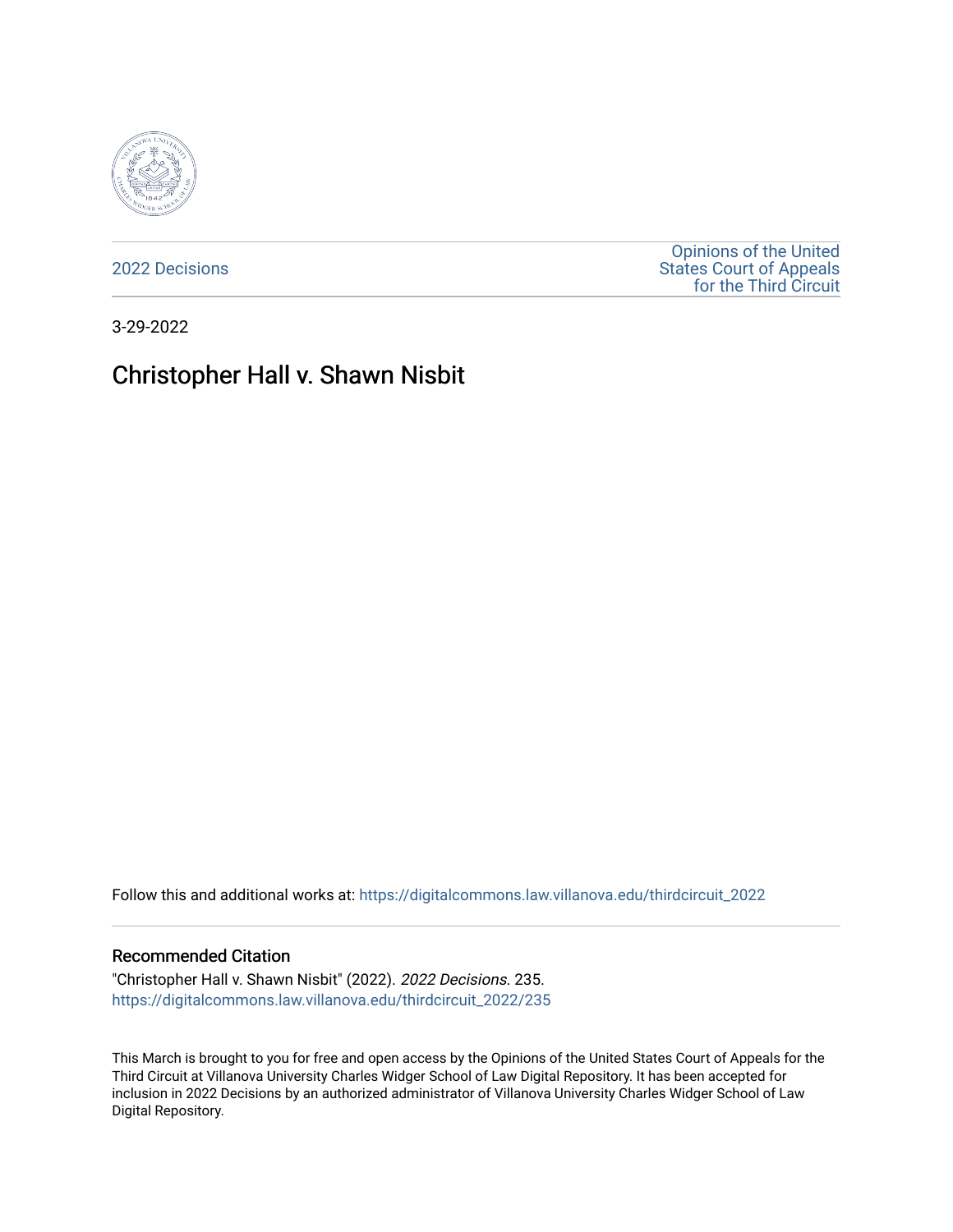### UNITED STATES COURT OF APPEALS FOR THE THIRD CIRCUIT

 $\frac{1}{2}$ 

No. 21-2139  $\frac{1}{2}$ 

## CHRISTOPHER R. HALL, Appellant

v.

DETECTIVE SHAWN NISBIT; DETECTIVE RICHARD BEAGHLEY; OFFICER RYAN HASARA; SERGEANT OSWALDO TOLEDO; OFFICER JOHN LANDES; OFFICER RAYMOND TOWNSEND; OFFICER WILLIAM PLYMOUTH; SERGEANT SHAWN WILLIAMS; OFFICER JEFFREY ANDERSON; SERGEANT RICHARD KONDAN; SERGEANT SHANE LAROSA; OFFICER ROBERT HILL, JR.; OFFICER RYAN BROWN; OFFICER OFC. AMMATURO; OFFICER OFC. FARLEY; OFFICER OFC. NYMAN; ABINGTON TOWNSHIP POLICE DEPARTMENT; MUNICIPAL TOWNSHIP BUILDING

> On Appeal from the United States District Court for the Eastern District of Pennsylvania (D.C. Civil Action No. 2:19-cv-04382) District Judge: Honorable Eduardo C. Robreno

\_\_\_\_\_\_\_\_\_\_\_\_\_\_\_\_\_\_\_\_\_\_\_\_\_\_\_\_\_\_\_\_\_\_\_\_

## $\overline{\phantom{a}}$ SUR PETITION FOR REHEARING  $\frac{1}{2}$

Present: GREENAWAY, JR., PORTER, and NYGAARD, *Circuit Judges*

The petition for rehearing filed by Appellees in the above-entitled case having

been submitted to the judges who participated in the decision of this Court, is hereby

ORDERED that the petition for rehearing by the panel is GRANTED IN PART. The

Clerk is directed to file the amended opinion and judgment contemporaneously with this

order.